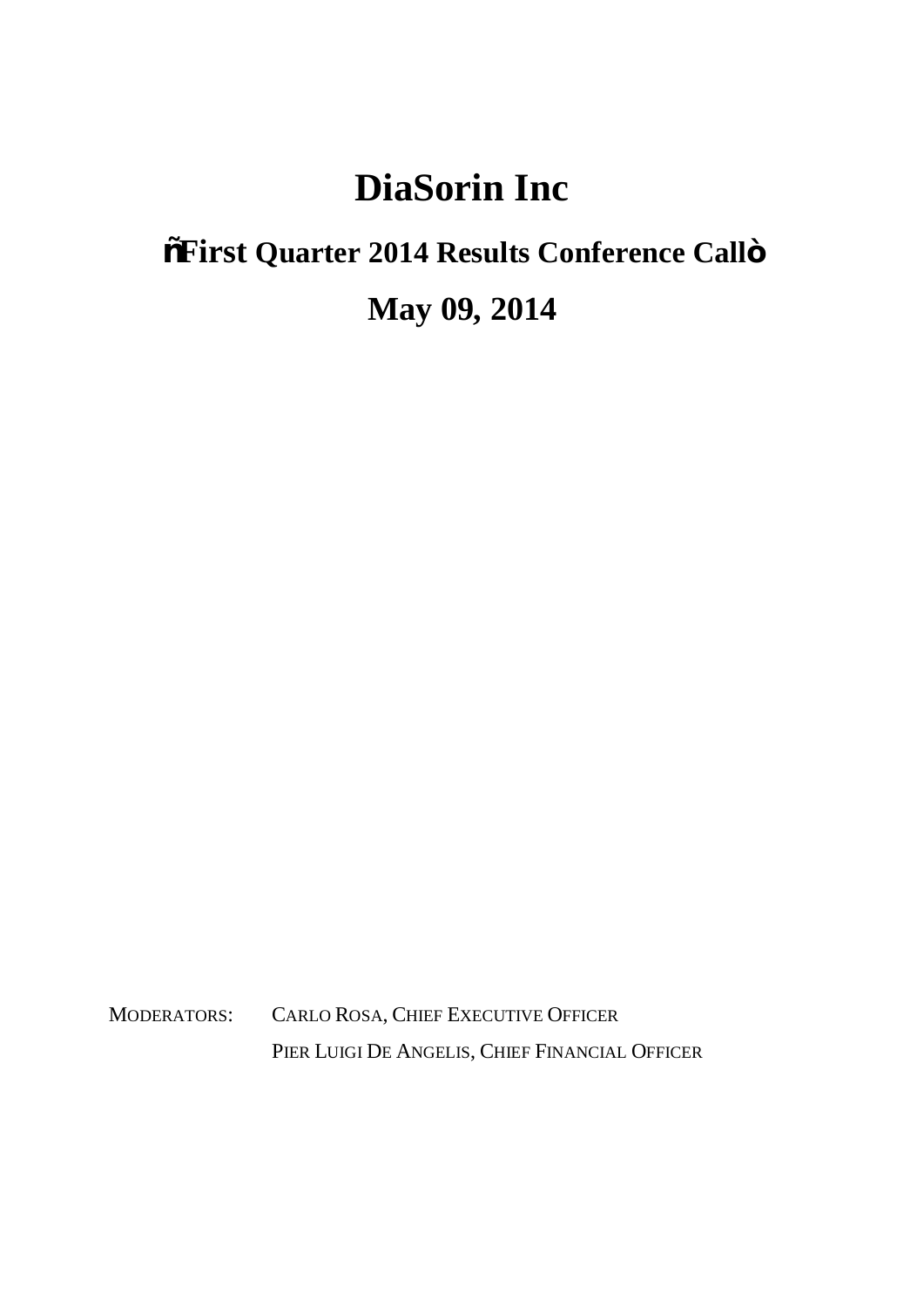- OPERATOR: Good afternoon. This is the Chorus Call conference operator. Welcome and thank you for joining the DiaSorin First Quarter 2014 Results Conference Call. After the presentation, there will be an opportunity to ask questions. At this time, I would like to turn the conference over to Mr. Carlo Rosa, CEO of DiaSorin. Please go ahead, sir.
- CARLO ROSA: Yes thank you, operator. Ladies and gentlemen, welcome to the DiaSorin Quarter 1 call. As usual, I will provide some general comments to the results and then Mr. De Angelis will take you through the financials for the quarter.

Let me start saying that the exchange rate has had a strong impact on our results. So in order to better understand trends, I will comment some of the figures also at constant exchange rate.

Now, letøs start from the top line. As far as revenues are concerned, at constant exchange rate sales grew 3.1% versus prior year with different dynamics in the geographies where we operate. As far as technologies in our CLIA business are concerned, we continue to grow our ex-Vitamin D business over 20% and we continue to see decline in the Vitamin D franchise, but as expected at deferring rate from the past quarters.

In fact, in Quarter 1 Vitamin D declined 7% at constant exchange rate, but we need to notice that one percentage point is due to the renegotiation of the LabCorp agreement where the loss of Vitamin D pricing was more than compensated by the new business we got providing these large customers with additional 15 LIAISON products.

Also, as far as Vitamin D is concerned, in the quarter we have seen growth of our Vitamin D volume worldwide of roughly 2%, but this is far less than what we have seen last year. If you remember last year, we had seen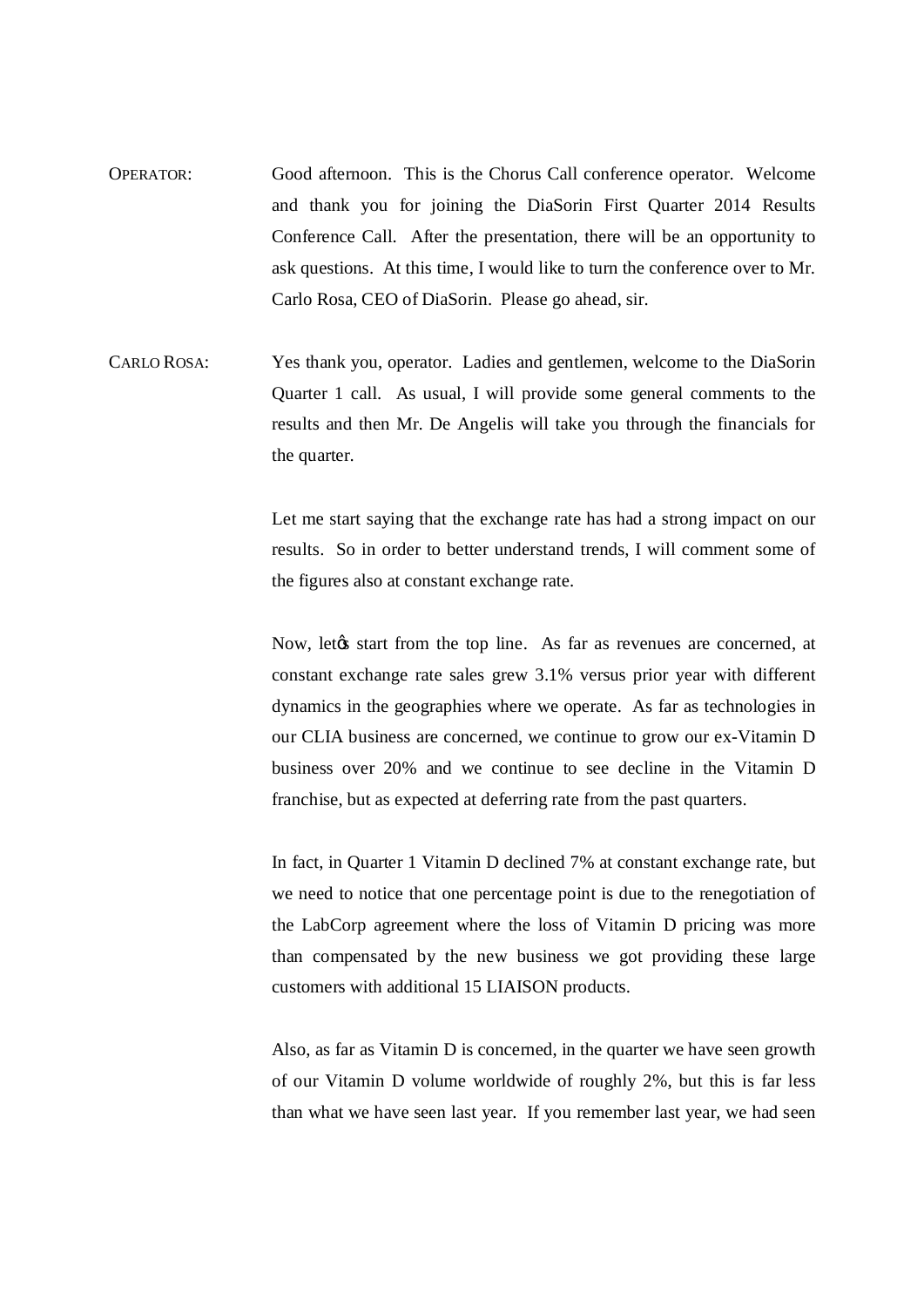growth in shipping volume of Vitamin D that exceeded 6%. So this decrease in volume is related mainly to two geographies US and Australia. We will comment on Australia later, but as far as US is concerned, as you know; laboratories have reported a general decrease in testing volume in Q1 in the order of 2%. This has affected also our Vitamin D business in the quarter, but it to a one-off and we believe it will go back to normal in Q2.

So in light of these events, the 7% decline of the Vitamin D franchise is in line with expectation and shows what we have said before, which means that this decline is smoothing out.

Now, let the now move to geographies and let ts start from Europe. In Europe, the business continues to do very well showing a growth of 8.4% mainly driven by the success in Germany, Italy and all the other smaller markets, European markets with the exception of France where the strong growth of our CLIA ex-Vitamin D business is offset by the equally fast decline of the Vitamin D business. And this is the consequence of the recent reform that was approved in France in terms of the reimbursement of Vitamin D, where the government has reduced claims for Vitamin D testing from the existing 21 down to 7.

Let me remind you that as far as Vitamin D and France is concerned, this market was overly penetrated with a 25% testing penetration. In US for example itgs less than 20, which is considered an overly penetrated market. So very clearly this draw the attention of authorities and in a market that today like France where they are trying to shave costs and reduce costing, Vitamin D came to the attention and the market has been hit by this reform.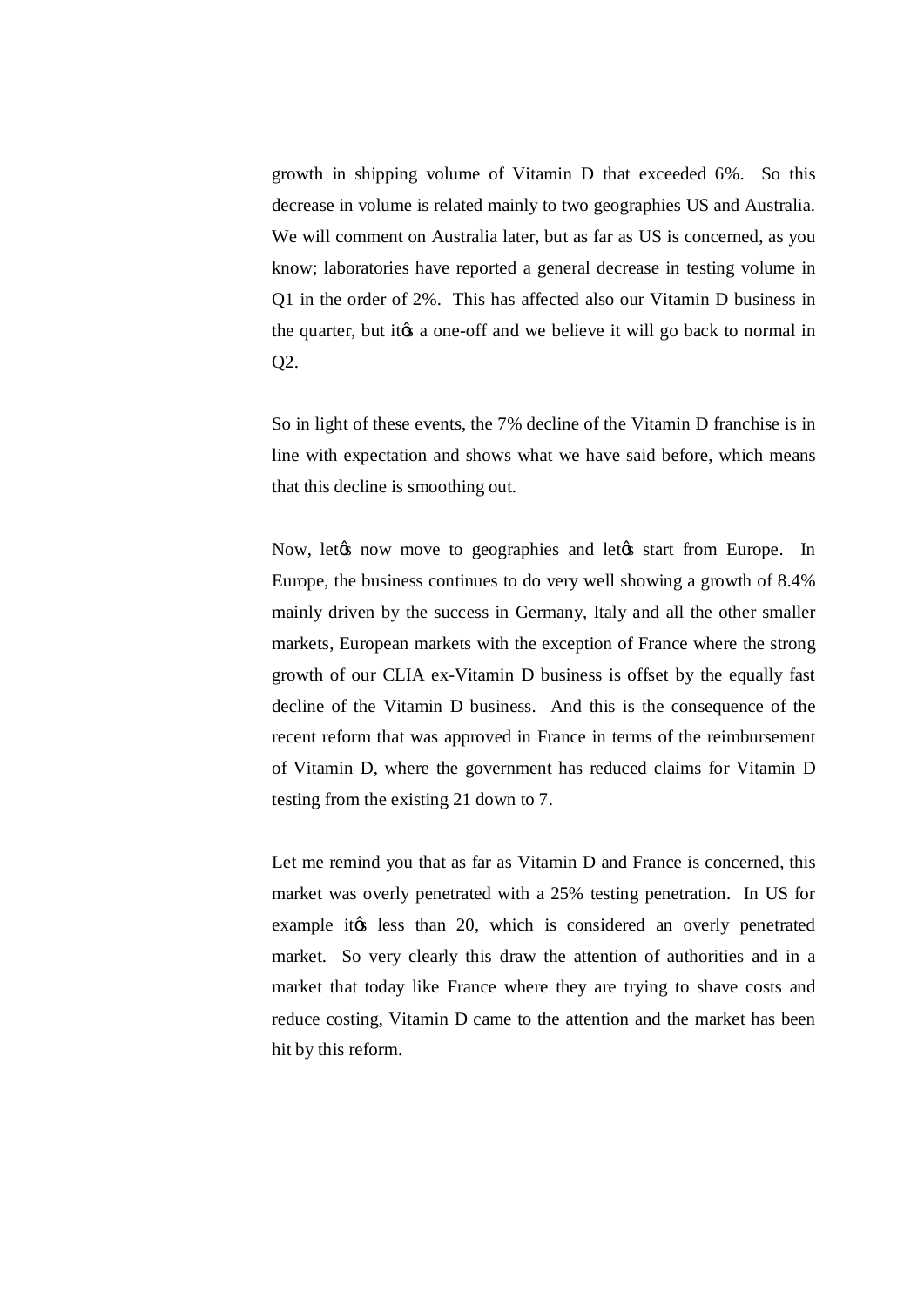Now, going back to Europe, overall Europe is strong for us and we expect to continue to show a solid growth moving forward as a result of an expanding installed base of LIAISON XL and again, as we said, introduction of all the new product lines.

Now, let to move in the i to the US, in the US, which we see a much slower decline of Vitamin D as expected and a much higher contribution of the CLIA ex-Vitamin D products. In fact, in Q1 Vitamin D in the US declined 15% at constant exchange rate, but a quarter of this, close to 30% of this decline, is related again to the renegotiation of the LabCorp agreement which took effect January  $1<sup>st</sup>$  and that was more than compensated by sales of other product to this very large customer.

In US, our CLIA ex-Vitamin D business is accelerating as a consequence of the viability of the new assets (Ph) cleared by the FDA during 2013. In fact, these products grew over 60% in Q1 and are driving placements of the new LIAISON XL installed base in the US.

Now, let the now move to Asia where we have experienced a lower than expected revenue stream, mainly due to what we believe as seasonal events. And let me comment those. First is Australia, where we had seení today we own three quarters of the Australian Vitamin D market and in the quarter 1, we saw a 20% decline of Vitamin D testing compared to previous quarters.

Please note that this is not related to any changing regulatory or reimbursement or any change in the clinical patterns or nothing to do with what we saw in France. Customers have all reported a decrease in testing that we believe will get back to normality starting from Q2, so a seasonal affect due to the summer in Australia in Q1.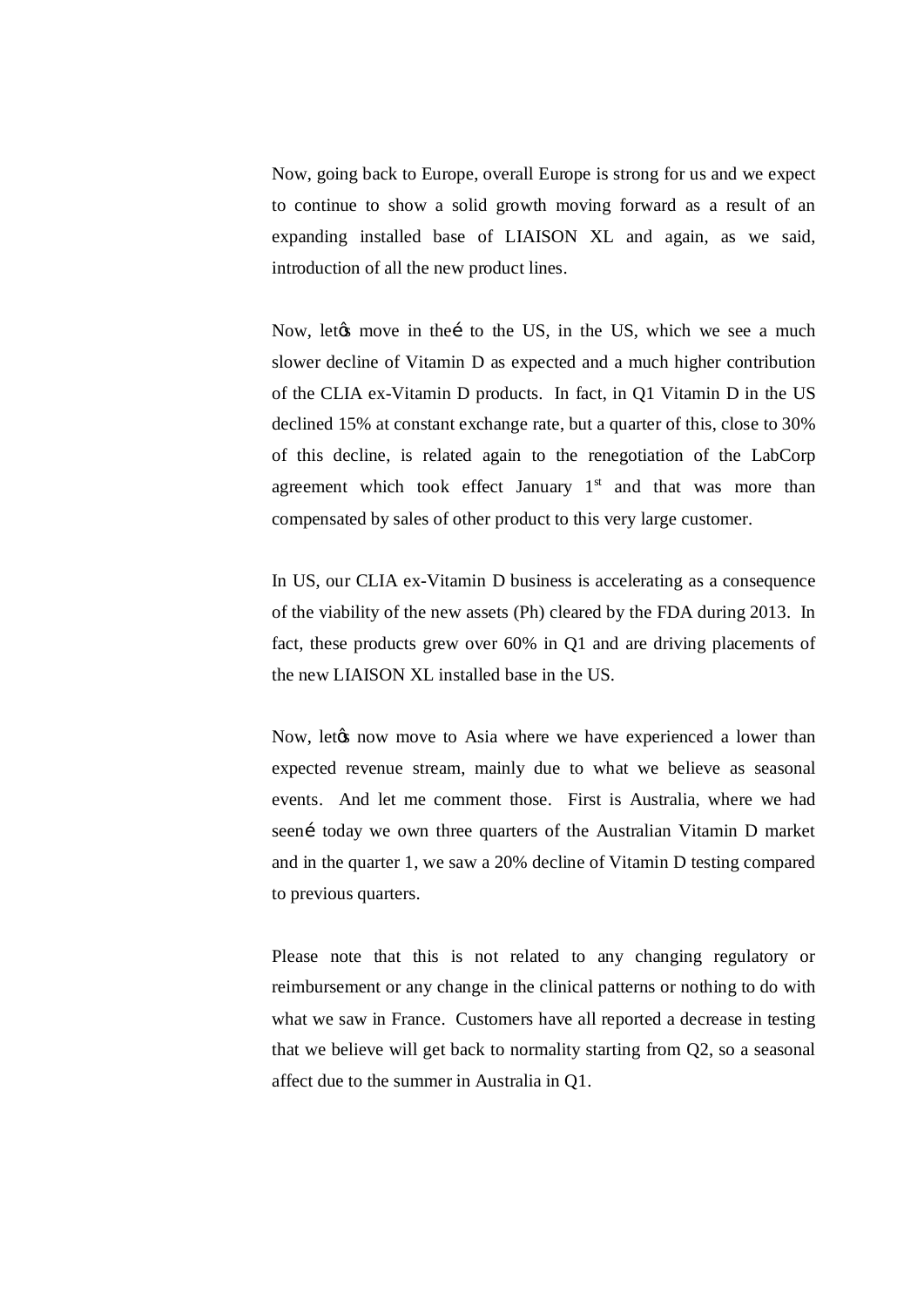China has shown a 5.3% growth in the quarter, well below the 20% growth we recorded in 2013; also in this case the reason is related to calendarization of shipments of products that happened in Q4 which I remind you was particularly high. And again, we believe that the business will normalize in Quarter 2.

Last, affecting this region Asia-Pacific has been Taiwan where we own 100% of the blood bank business through a tender that will last for a few more years. So there is no issue there of losing business or business moving away. However, donation rate in Quarter 1 was 15% lower than historical values. And due to the size of this business which is close to \$5 million, this has been affecting our overall revenues in Quarter 1 in the region. So as said, Asia-Pacific was low in Q1, but we dong see that there is anything structural, it has to do more with certain events that all happened in Quarter 1, and we normalize that in Quarter 2.

Now, let to now move to South America, at constant exchange rate the business has grown 5% in Brazil and sorry, in the region with Brazil growing 7.3% and Mexico growing over 50%. Growth in Mexico is a result of recent introduction of the new test for HIV and Hepatitis to the blood donor market. So in this market, we continue to perform very well and we expect Mexico to reach  $\beta$ 8 million of revenues by the end of the year with a very strong growth compared to previous year.

As far as Latin America region is concerned, we need to take into account the situation in Venezuela, Venezuela is a very good market for us, where we have over 100 LIAISON $\circ$ s installed and as a result of the current political turmoil, we had to stop shipments of products to our distributor. And this has affected our sales by more than a  $\beta$ 1 million in the quarter. At this stage, we have no visibility of what will happen in the next quarter in Venezuela. And we need the government to allow again access to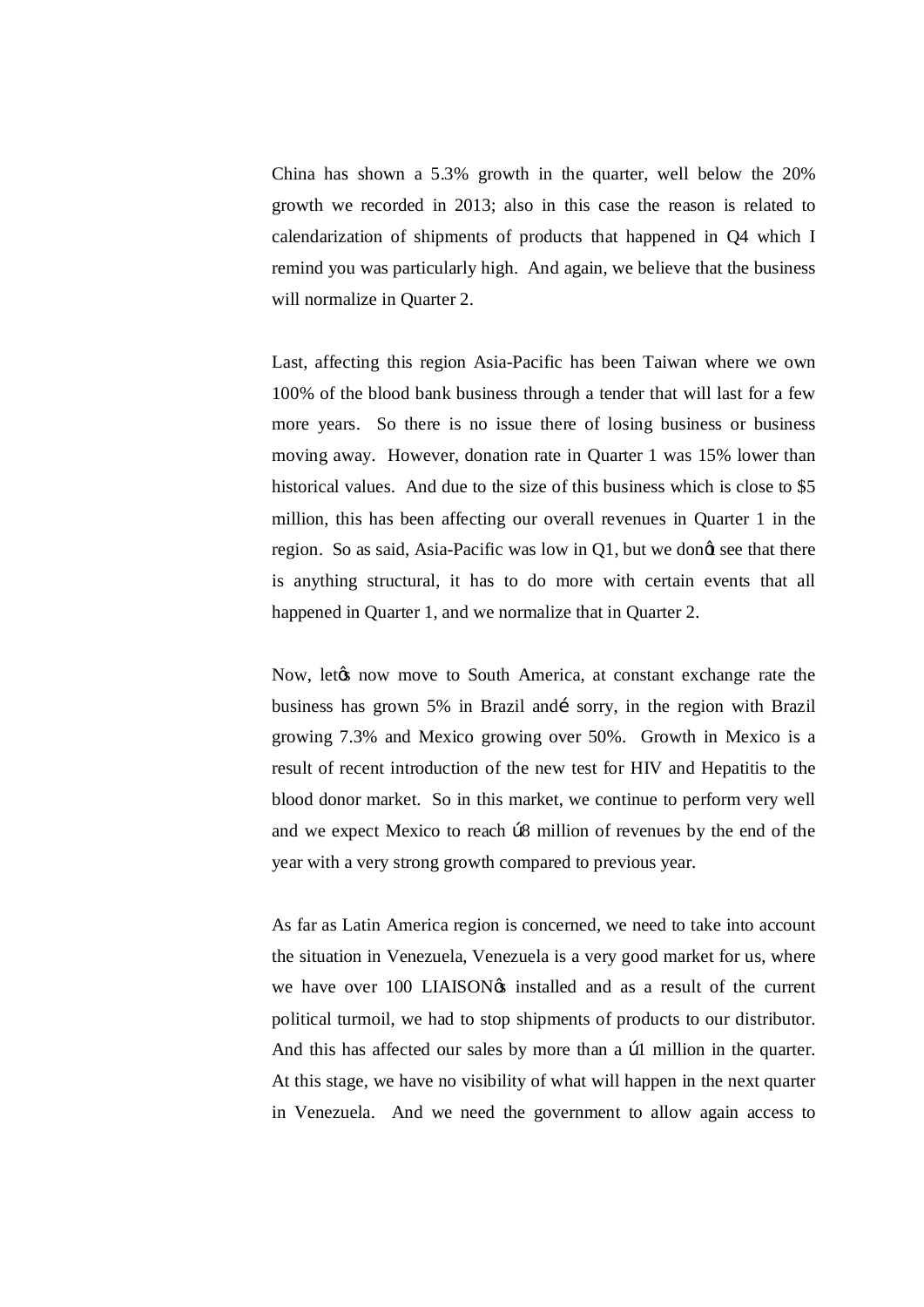foreign currency in order for distributor to place orders and for us to continue to ship or restart shipment.

Now, as far as our LIAISON placements are concerned in the quarter, 159 systems were placed in line with company expectations and in line with what we have been able to achieve in the previous quarters.

Before moving to the detailed analysis of the income statement that will be done by Pier Luigi, let me knowi let me just note that our business continues to generate strong cash flow,  $27$ , over  $b27$  million in the quarter, leading us to a net financial position of  $b125$  million pre-dividend distribution as of March 31. So, Pier Luigi now will comment the financial results.

PIER LUIGI DE ANGELIS: Thank you, Carlo. Ladies and gentlemen, good afternoon. Let<sub>*(S*)</sub> start having a look at the income statement. As already commented by Carlo, the first quarter was still affected by the foreign exchange rate which influenced negatively all the income statement. In particular, amongst the currency, we are exposed to the Australian dollar, the Brazilian reais and the South African rand registered a wide fluctuation against the euro with a range that goes from 20, up to 26 in the first quarter.

> As far as revenues are concerned, we reported in the first quarter  $b105.9$ million without the negative exchange rate effect. Revenues at constant exchange rate increased 3.1% versus the first quarter of last year. Molecular business in the first quarter contributed for  $\frac{1}{0.7}$  million to the total turnover. The growth of revenues in the first quarter of 2014 at constant exchange rate has been driven by the strong revenues of all our CLIA products net of Vitamin D.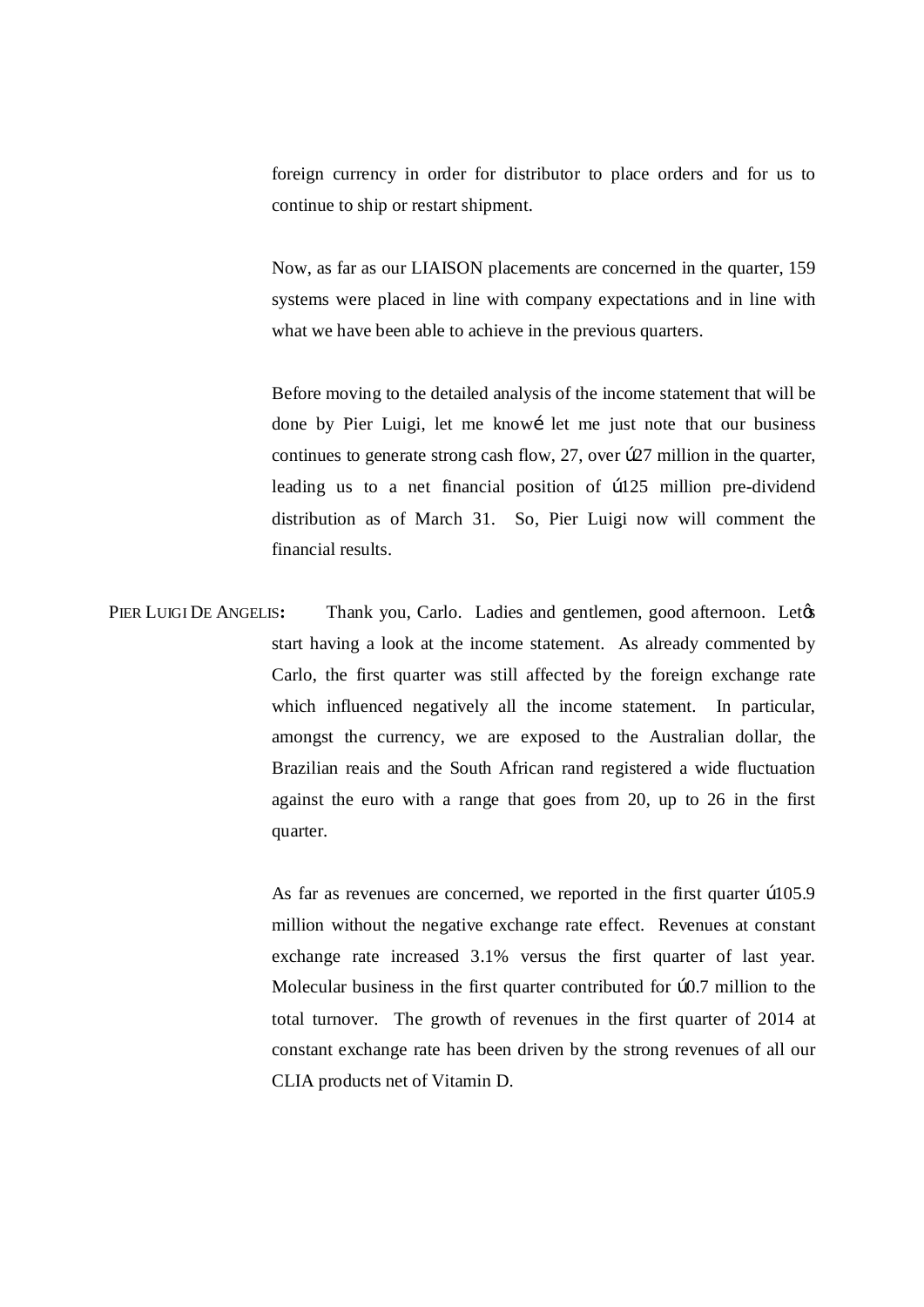Gross profit of the Group in the first quarter totalized  $\beta$ 71.8 million with an incidence of revenue of 67.7%, although slightly down in comparison to last year, deriving from the stable margin of CLIA products which more than offset the slowdown in Vitamin D sales.

If we look at the operative expenses, the increase of 2.8% compared to the same quarter of last year, mainly as a result of the cost incurred to support sales and service of the increased installed base of LIAISON and LIAISON XL in the immunodiagnostics business worldwide. Within the other operating expenses, we registered a negative impact of  $\text{p0.9}$  million of which  $\frac{10.4 \text{ million coming from the exchange rate fluctuation}}{10.4 \text{ million coming from the exchange rate fluctuation}}$ .

As a result of all that said, our reported EBITDA totalized  $b38.6$  million in the first quarter, equal to  $36.4\%$  of the total turnover which decreased  $b2.9$ million as compared to the first quarter of last year. The negative impact is mainly due to the exchange rates that alone had an impact of  $\beta$ 1.1 million in the first quarter and another  $\beta$ 1.9 million coming from the cost of the molecular business, including  $b0.5$  million of restructuring cost related to our Norwegian branch.

As far as the taxation is concerned, in the first quarter, we registered a lower tax rate due to the different scheduling of dividends received by the Group  $\alpha$  parent company. The net profit in the first quarter 2014 total at €19.7 million, equal to 18.6% of the total turnover, while in the same quarter last year it totaled  $\beta$ 20.5 million.

Now, moving to the balance sheet at March 31, the net capital employed amounted to  $b309.1$  million which decreased  $b7$  million when compared to the beginning of the year, mainly due to the decrease of the net working capital. At March 31, once again, DiaSorin registered a very solid net financial position equal to  $b125.1$  million with an improvement of  $b27.1$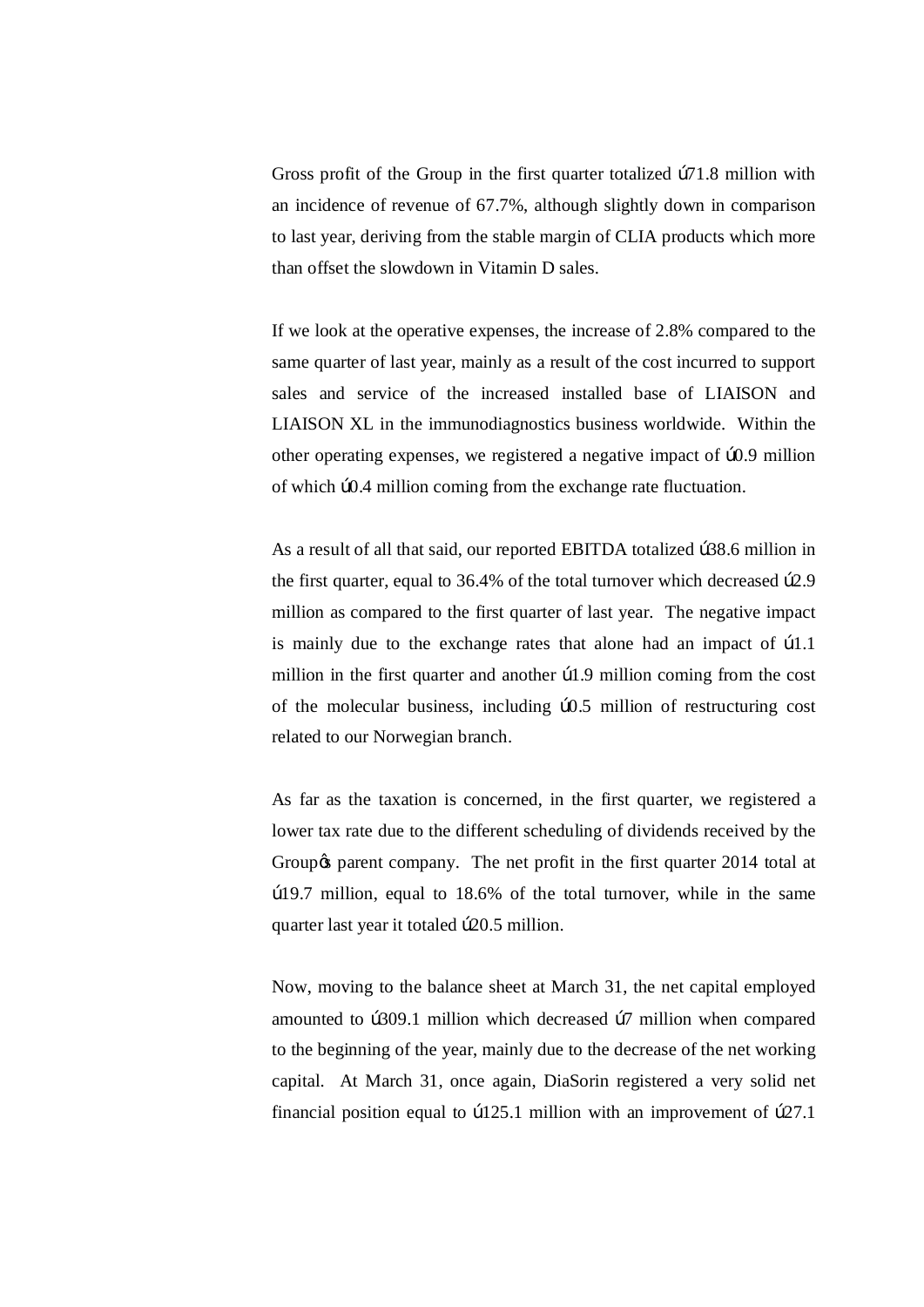million related to December 31 of last year. Last but not least, we have been able to generate a free cash flow equal to  $b27.5$  million in the first quarter.

In view of our operating performance and taking into account that our strategy is working across all the products menu and geographies, we confirm our 2014 full year guidance of revenues growth between 3% and 5% at constant exchange rate compared with last year. EBITDA growth equal toi close to 3% at constant exchange rate compared with last year, LIAISON and LIAISON XL installed base close to 500.

Thank you very much for your attention and if Carlo has nothing more to add, I would open the Q&A session.

CARLO ROSA: Please, operatori operator, please go ahead and let the open the Q&A session.

Q&A

- OPERATOR: Excuse me; this is the Chorus Call conference operator. We will now begin the question and answer session. The first question is from Romain Zana of Exane. Please go ahead, sir.
- ROMAIN ZANA: Yes, good afternoon. Thanks for taking my questions. I have two. The first one like you did last year actually, can you tell us what is your assumption for the Vitamin D expected sales decline, I mean in absolute, so far this year? And second question, can you tell us in what extent the partnership you signed with Roche on LIAISON is impacting sales so far? Thank you.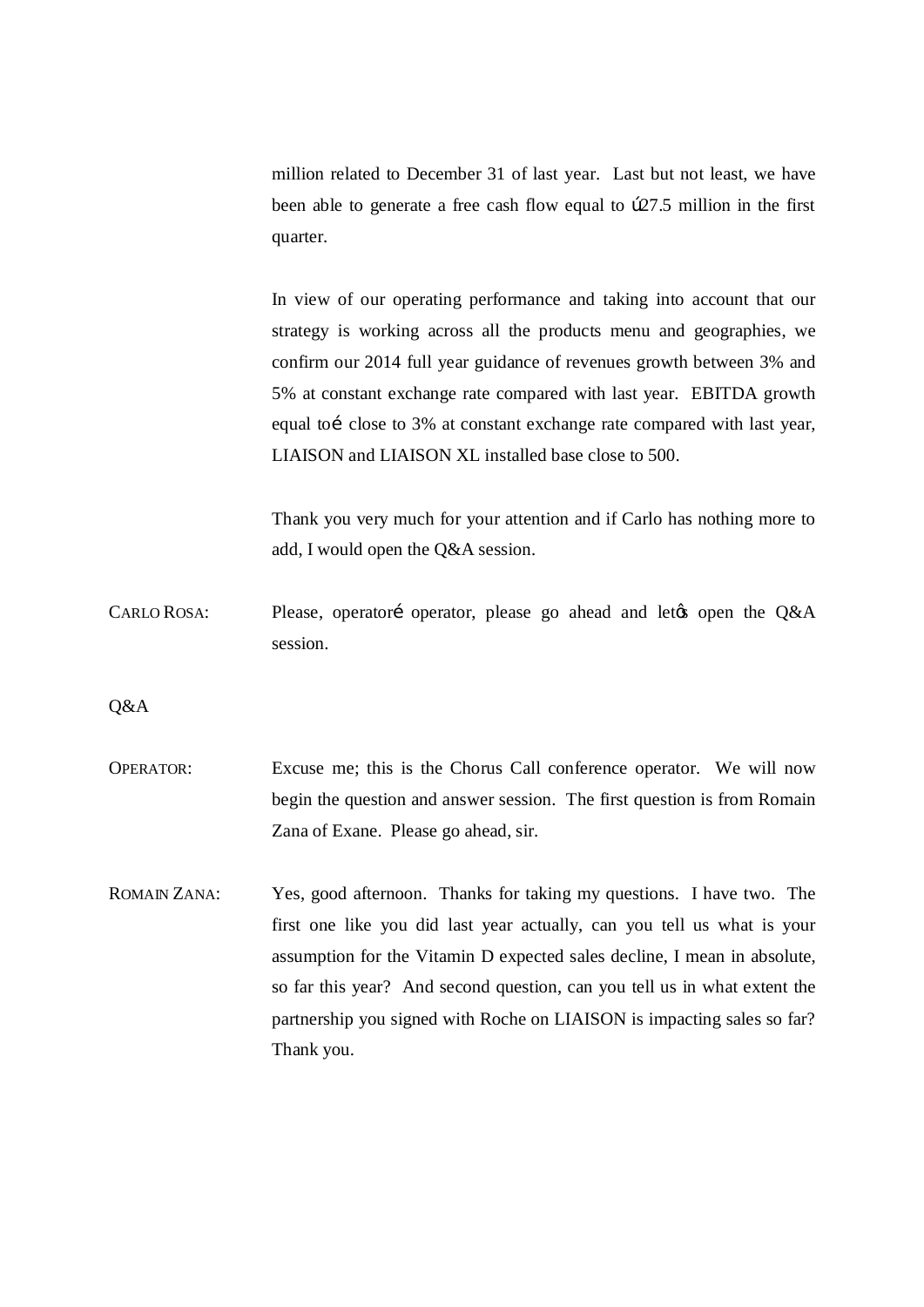CARLO ROSA: As far as your second question, if you remember, we said that the Roche partnership will start towards the end of the year because of the work which is necessary to validate the connectivity between our platform and Cova (Ph) system. So, so far there has not been any affect nor we have projected any effect by the Roche partnership in 2014.

> Now, as far as Vitamin D, I will not provide i I have a number, I will tell you that the expectation for us for Vitamin D, the decline is around let me say between 5% and 7% per year as a combination of i as a combination of structural renegotiation of contracts, and let me say decline of certain markets. Something that we have not taking into account has been this situation in France. However, France, the France Vitamin D business, the French Vitamin D business for us is of fairly limited size. So I dong think it will materially affect the 2014 numbers.

- ROMAIN ZANA: And just if I may follow up on this, 5% to 7% is at constant exchange rate I guess and, when you say per annum, when do you expect the sales to stabilize, I mean on the mid-term?
- CARLO ROSA: Well, I am not going to comment on this in terms of expectation of stabilization. To me, for our franchise like the Vitamin D, I believe that a decline of 5% to 7% per year is part of stabilization because we have some very large contracts and every time we renegotiate these contracts, there is always a concession in pricing. However, as I discussed previously, as it happens in the LabCorp case, at this stage which is very different from what happened in the past, in especially certain geographies, this loss is more than compensated by acquisition of ex-Vitamin D business on our LIAISON XL platforms.

ROMAIN ZANA: Okay, thank you.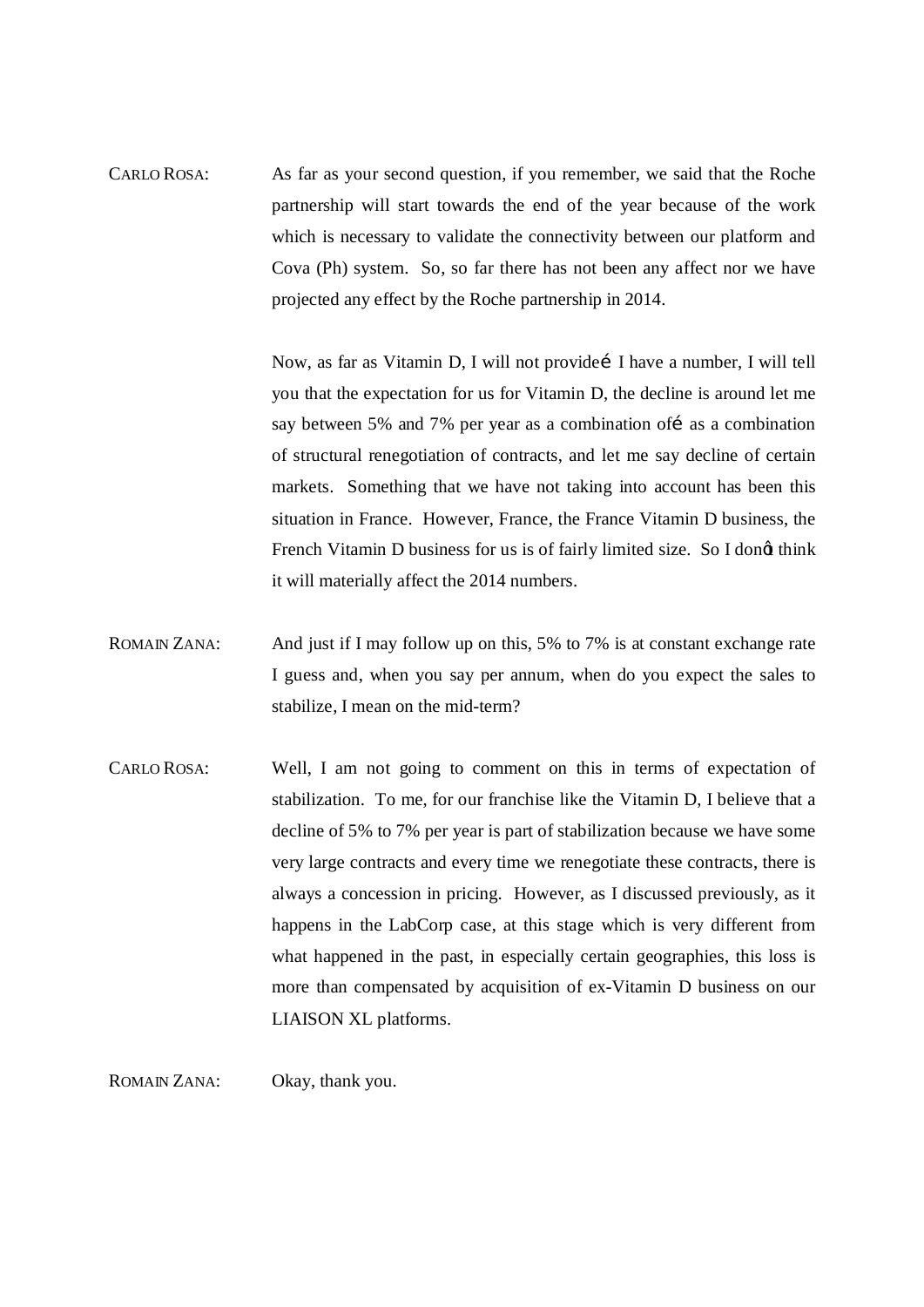| <b>CARLO ROSA:</b>     | Thank you, Romain.                                                                                                          |
|------------------------|-----------------------------------------------------------------------------------------------------------------------------|
| <b>OPERATOR:</b>       | The next question is from Daniel Baldini of Oberon. Please go ahead.                                                        |
| <b>DANIEL BALDINI:</b> | Hi, good morning. You know, my question is actually related to Roche<br>and you <i>ove</i> answered that. Thanks very much. |
| <b>CARLO ROSA:</b>     | Operator, we need to move to the next question.                                                                             |
| <b>OPERATOR:</b>       | The next question is from Luigi De Bellis of Equita SIM. Please go                                                          |

- ahead. LUIGI DE BELLIS: Hey, good afternoon to everybody. I have three questions. The first one
- is on Vitamin D. Do you see the risk of regulatory change or of reimbursement price for Vitamin D test in other countries and specifically in US, if you comment on this? The second question is on molecular diagnostic business. Could you give us an update on the expected ramp up of sales for the business during 2014 and 2015? And the last question on the outlook for 2014. During the last call you mentioned in the guidance, factoring uncertainty on some markets. CHINA for example, rumors [indiscernible] reimbursement for some products may be subject to cuts and poor visibility also in US as the results of reform. Could you just update on these two markets and situation? Thank you.
- CARLO ROSA: Yes, as far as Vitamin D and regulatory, France if you think about it a regulatoryí let me sayí changing regulatory reimbursement already happened in some of the geographies that we have penetration of Vitamin D testing go to levels which were difficult to explain. France was still a market where notwithstanding the market penetrated last year, notwithstanding a market penetration close to 20%, the market grew by 20%. So the exposure there was very high, and it has been estimated as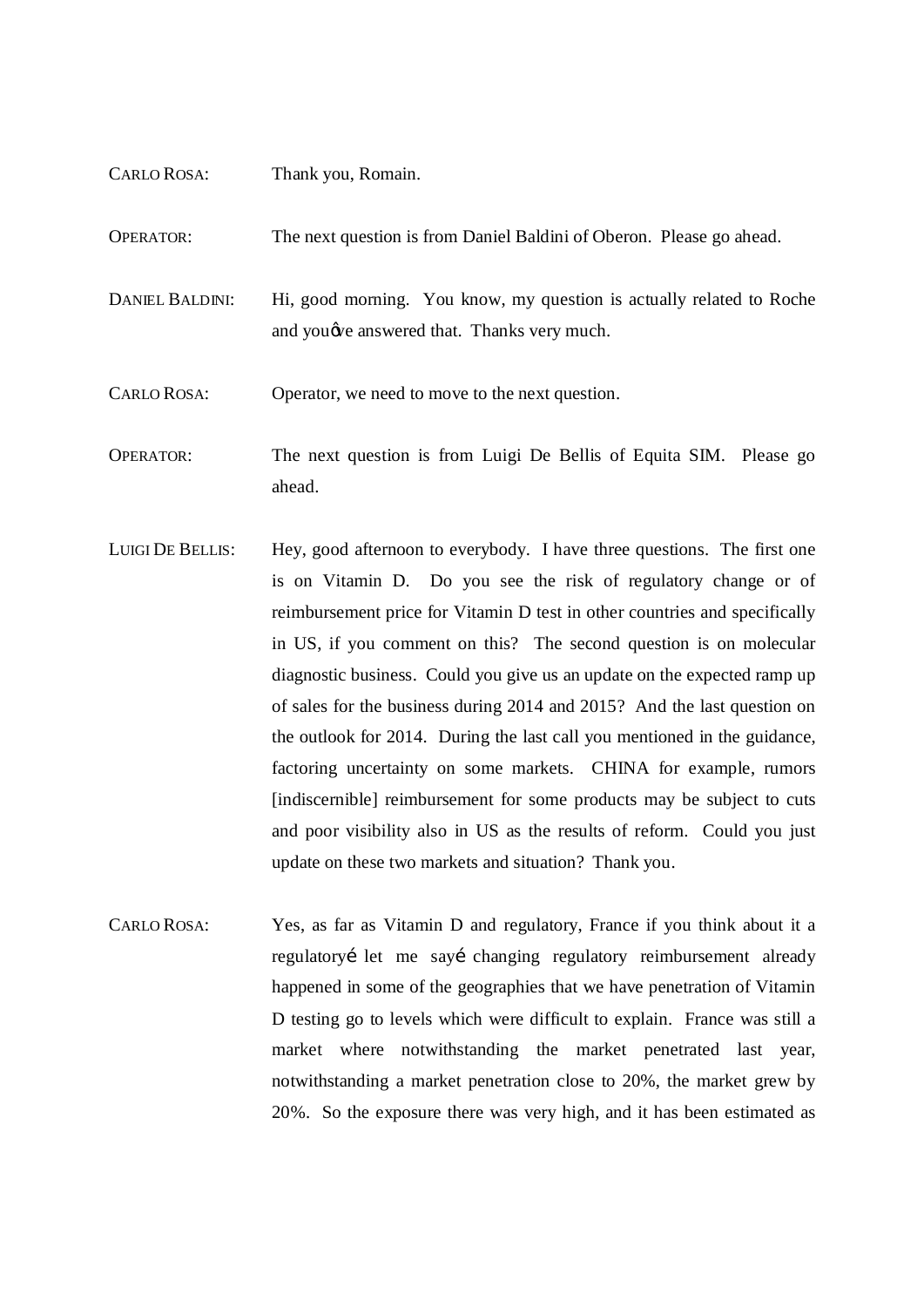stated by the French Government that over  $\beta$ 100 million we are spending reimbursing Vitamin D business. And so, it was due to be done something about it. I think they took a hard stand and they went (Ph) for claims rather than for money.

As far as the US is concerned, as you know, the debate over Vitamin D testing has been there for now many, many years curbing on Vitamin D testing as the real effort was put in place three years ago, with the institute of medicine guidelines and recommendations, and an attempt to reduce testing only for bone and kidney claims that was rejected by the medical community, because as, you know, in the US the process is different, in order to change coding of reimbursement, beneficiaries have to agree to it and the beneficiaries in the US are the laboratories, the businessi let me say company like ours, but our opinion doesnat really count much.

And last but not least, the medical communities, so all the associations have to agree to a change in the medical coding which was put under discussion recommended and rejected at the end. So ini meanwhile what has happened in the US is that more than any regulatory change as, you know, competition and introduction of different players has taken affect. As you have seen from our numbers, the cost of Vitamin D testing for the system including the insurance system has dramatically being reduced. And as a combination of reduce in our pricing to the labs, and but more than that the ability of the insurance systems to negotiate very large contracts for Vitamin D testing with the different providers.

Just for you as a reference, at the beginning of the Vitamin D story, the insurance systems were reimbursing labs between \$38 to \$40 so very, very close to the medical reimbursement system. In these days, I think market price for Vitamin D reimbursement to labs is more in the range of \$15 to \$20. So there has been a dramatic effect of on one side volume growth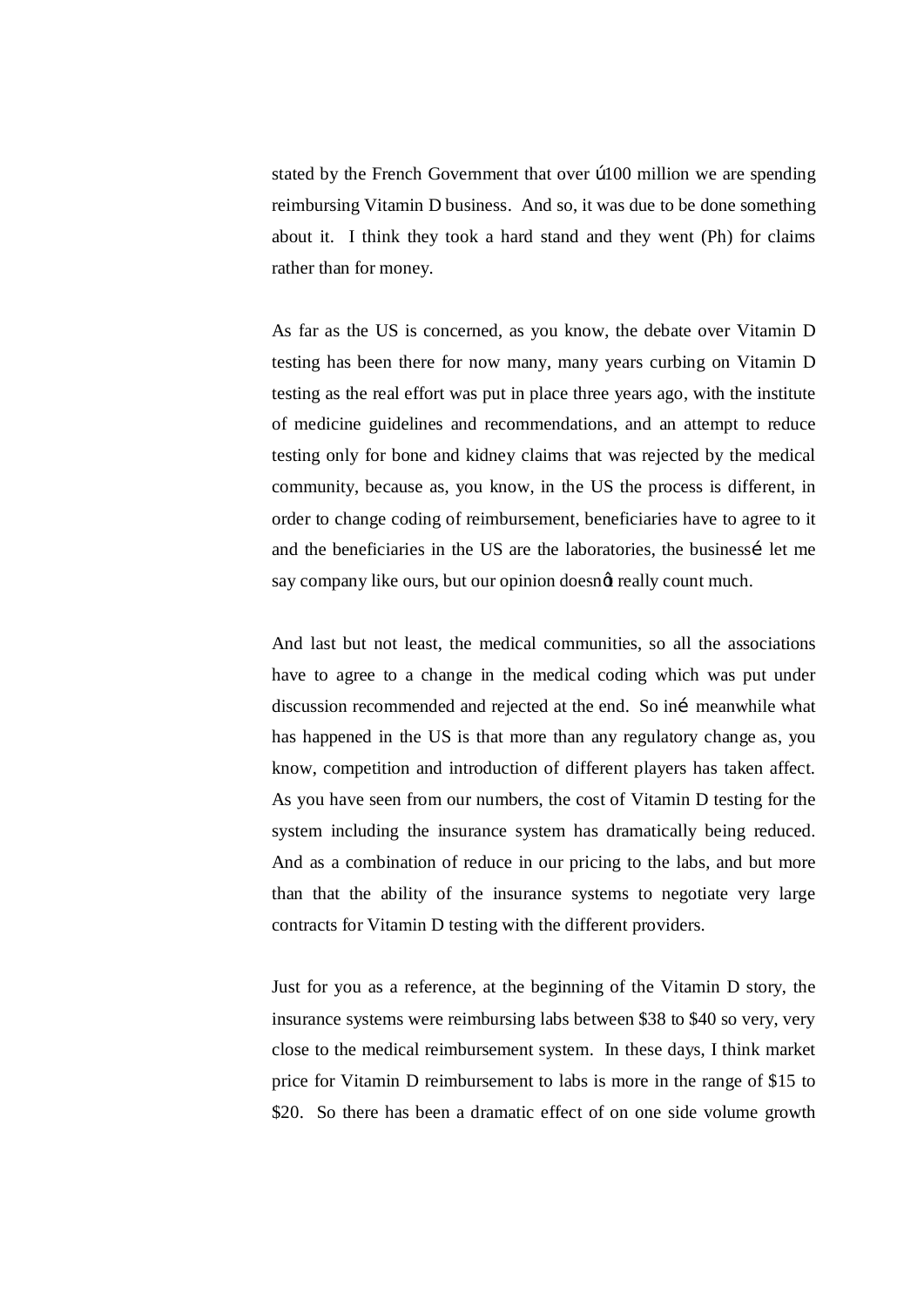and ability of this program the insurance companies to renegotiate. So at the end of the story, I dongt expect in the US a change, because the market took care of it in terms of reducing cost. There is an ongoing debate in the medical community about the more extended use of Vitamin D testing for certain claims on one side and by thei on the other side the need for more clinical evidence to support more claims as far as Vitamin D is concerned.

Now, second question regarding molecular diagnostic. I think, I did comment recently that at this stage due to the very competitive situation with in the infectious disease space we expect that we will see a change in trend and revenues after the introduction of the Onco-hematology products which allow us to get to have access into smaller market, but a market we did today is richer in terms of end user pricing, reimbursement and more than anything, where the level of competition is far reduced compared to the infectious disease, and the first molecular oncology market will be released to the market in Q3 of 2014 of this year.

You have seen from a data reported from our competitors that are already working in the infectious disease market that is an effect of price competition. This market is becoming less and less palatable, especially for companies like us that are trying to get inside as newcomers.

Last question about visibility and certainty, China and US, as far as US is concerned, I believe that after  $Q1$  we see that all the debate the ongoing debate on the reform has not really changed dramatically any trend of our business. We have seen a decline in volume from the big labs as you saw, but this has nothing to do with uncertainty. It has to do more as they reported from seasonal effect. So as far as US is concerned, I am morei I am fine, I believe with the market.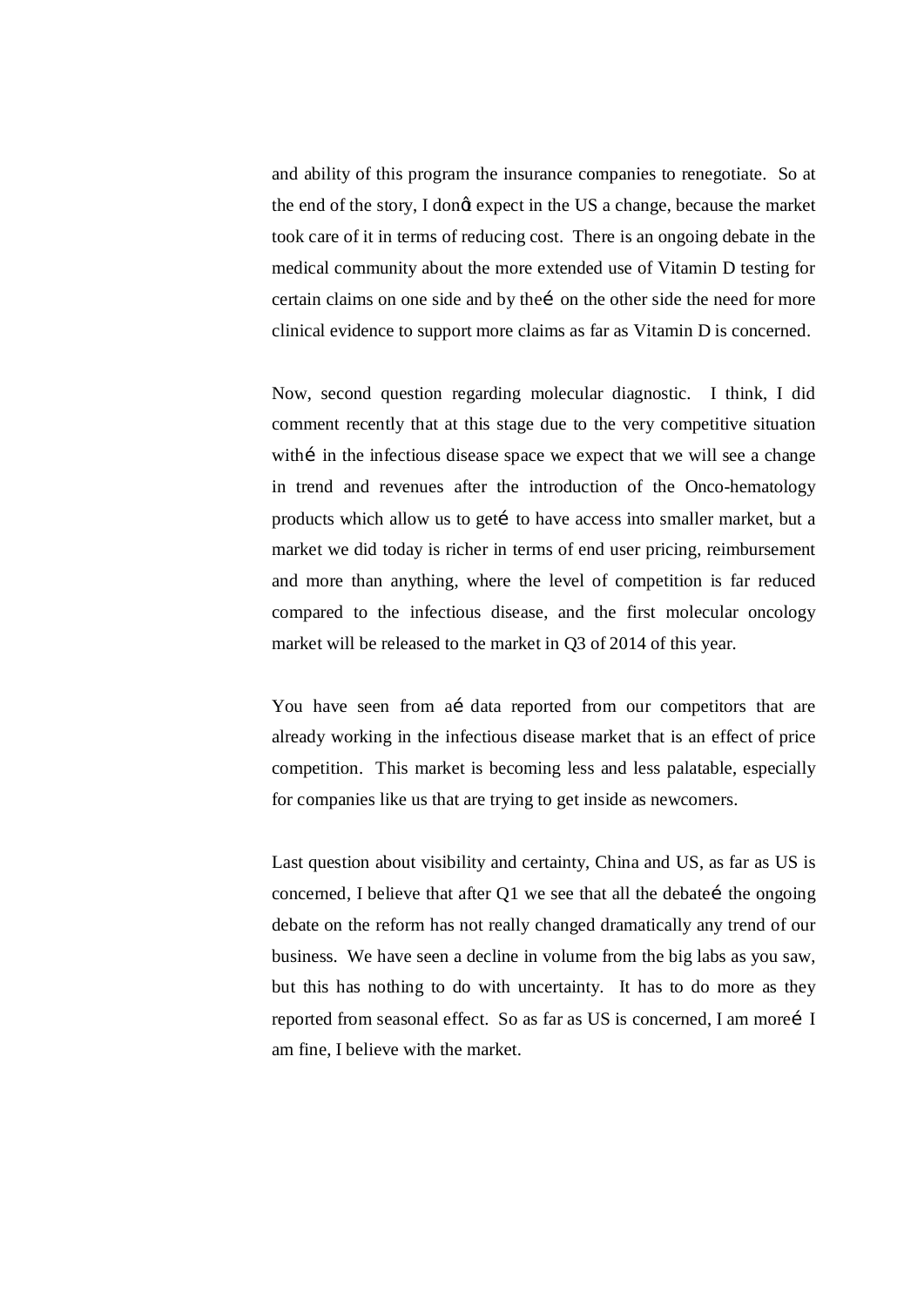As far as China is concerned, I said we had a strong season affecting Quarter 1. Our business continues to do well in China. We continue to place LIAISON XL in the country. Now, we have over 500 systems installed between LIAISON and LIAISON XL. We had a weaker Q1, but I expect this business to recover in Quarter 2. The only uncertainty related to China has to do with a possibility to cut reimbursement which can be there. Usually, if it is done, it should be done before the summer. So in the next couple of months we should see what happens.

And the second level of uncertainty has to do with part of our business which is the blood bank business. In China, where there is a shift in technology between ELISA into more molecular diagnostic in certain provinces, and we saw the effect of it because some of our Murex business has been suffering in China over the last two quarters.

LUIGI DE BELLIS: Just a very quick follow-up on China. Do you see the risk of reimbursement cut across the clinical area or in some specific clinical area?

CARLO ROSA: No, usually what they do is, when they cut they cut acrossi.

LUIGI DE BELLIS: Okay.

CARLO ROSA: They cut across all the different technologies because the intent there is to allow companies to benefit from increase volume because testing volume is increasing by the same token and making it more efficient for the healthcare system Chinese Healthcare System. So this is something that has happened continuously now over the last few years. What is uncertain is in which provinces this is done and the extent of it.

LUIGI DE BELLIS: Thank you very much. Very clear.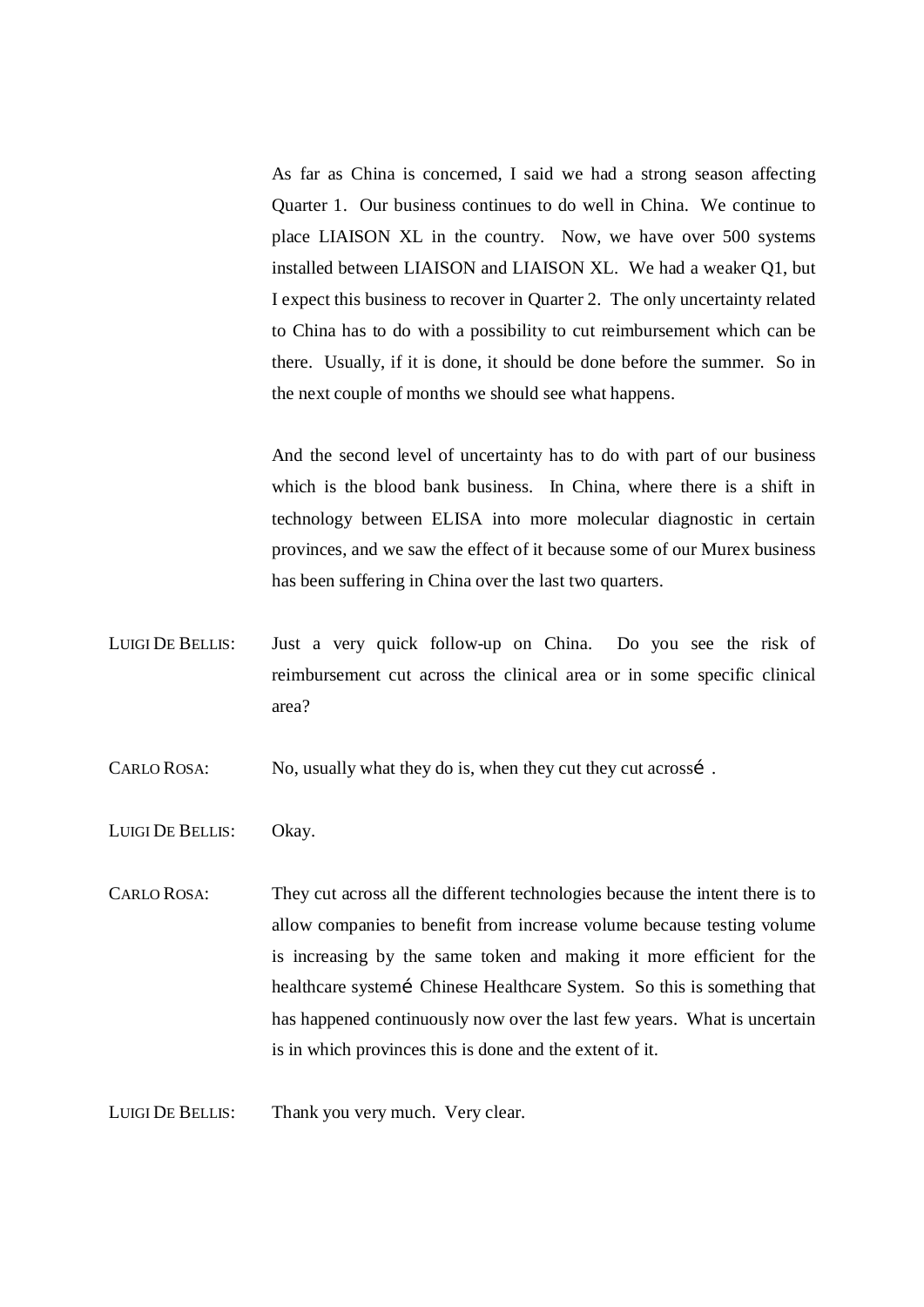- OPERATOR: The next question is from Maja Pataki of Kepler Cheuvreux. Please go ahead.
- MAJA PATAKI: Yes, good afternoon. Thanks for taking my question. Actually most of my questions have been answered, but I was wondering, since you are giving us your view on how you believe your Vitamin D business will develop structurally and that is very helpful. I was wondering if you could help us a bit understanding the different parts that led to the margin decrease this year, I guess its the business mix and how you do expect this developing going forward? Thank you.
- CARLO ROSA: Well, I am not going to make any i as you can imagine, I am not going to be making any forward-looking statement on margins. As far as, what we have seen is in line with what we have projected, and what you have seen in the last quarters. I think that what makes it more complicated to analyze our business these days is and we are trying to clarify for you is the difference i well, the exchange effect which is significant at EBITDA level, by the same token there are some externals in our event, and that happened particularly in this quarter where as part of completing the move of all the molecular activities from Norway and concentrating them in Ireland we have taken a one-off effect of roughly  $b500,000$  in severance packages in order to close the facility and then focus everything in Ireland, plus the fact that we continue clearly to invest in the molecular franchise, because we believe in order to expedite the release of the Oncohematology products.

And again as far as margin and EBITDA level, as you have seen, our traditional let me sayí our immunoassay franchise today is showing an EBITDA which isi which has been consistently flat over the last three quarters.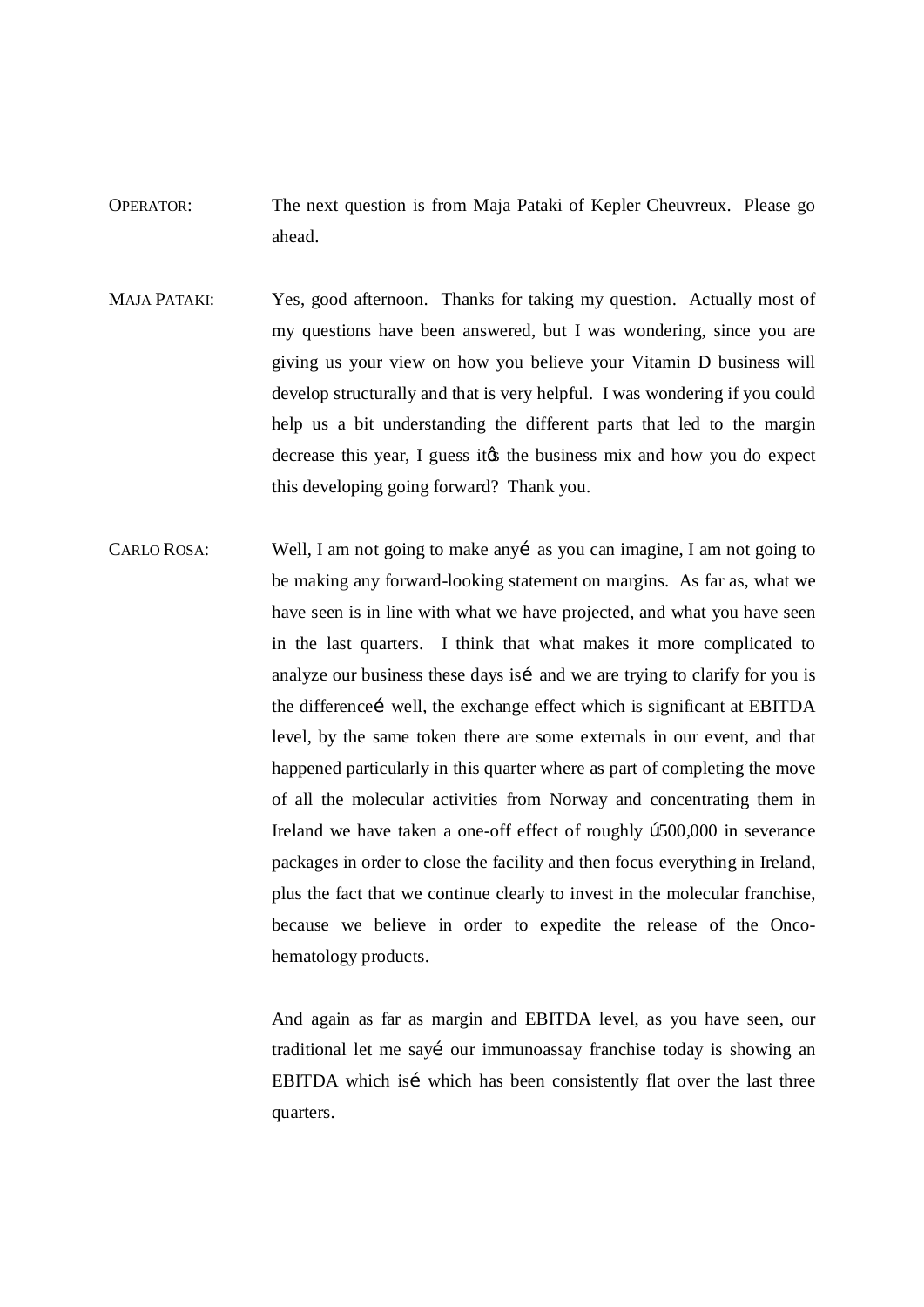MAJA PATAKI: Okay. So I am sorry to be a bit persistent. But if I look at the decline in EBITDA margin excluding, you know, the investments of the molecular and to currency, we still saw a certain decline of 160 basis points. Shall, we assume that this is just due to the various regions and the mix of the distribution contracts and direct distribution?

CARLO ROSA: I think that that is a comparison quarter-to-quarter.

- MAJA PATAKI: Okay.
- CARLO ROSA: So first quarter last year versus first quarter this year. However, if you look at the Q3, Q4 and Q1 of this year that margin is relatively flat. To me it to quite difficult, and we should not i we shall not do so look at margins in the quarter for a very simple reason. As, you know, and as we have shown in the past depending on the mix of revenues in the quarter generated in different geographies, depending on instrument sales you can have an effect in the quarter.

My statement as we said isí in the guidance, we expect that in thei in absolutei in terms of absolute value, and in terms of constant exchange rate, we expect the EBITDA to increase over last year of three percentage points.

MAJA PATAKI: Okay, thank you very much.

CARLO ROSA: You're welcome.

OPERATOR: Next question is from Peter Welford of Jefferies. Please go ahead.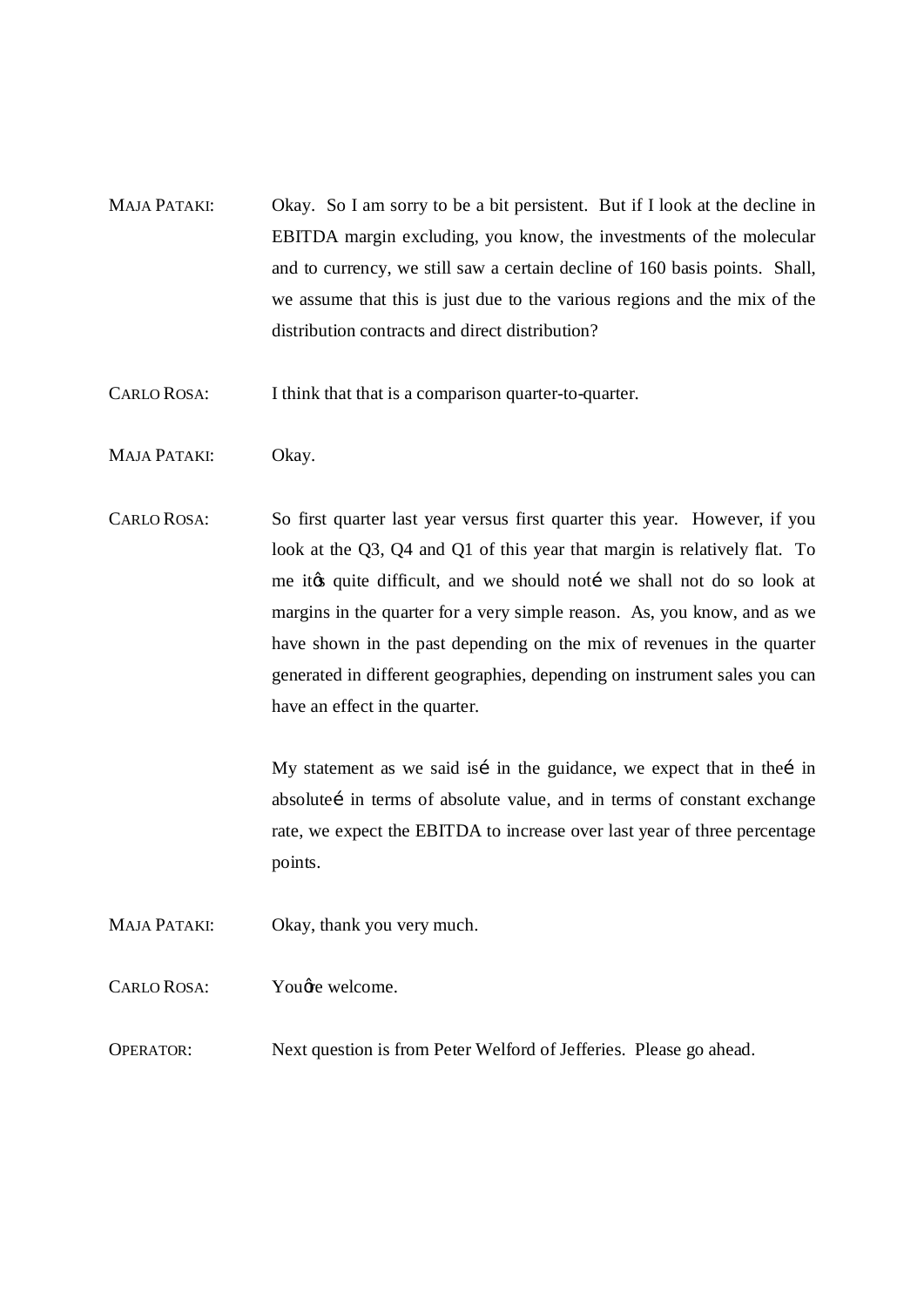- PETER WELFORD: Hi, two questions left, please. And firstly, just coming back to the Chinese blood bank business; could you just clarify the \$5 million you are referring to, is that the is that the value of your Murex business before these changes where the shift to molecular diagnostics or what exactly does that does the \$5 million you referred to in the opening statement referred to for that business? And then secondly, just with regards to your cash, clearly as you said, you generated a lot of cash this quarter, you know, cash balance is building up, I mean historically, obviously you have considered the share buyback with dividends. At this point in time, given the cash generation and the increasing amount of cash, should we infer that your appetite for bigger acquisition is perhaps increasing, and hence why the cash is growing or what should be infer from the fact that that is sort of continuing to grow over time? Thank you.
- CARLO ROSA: Okay, let me first clear this one, it to not that the appetite is growing wei I think that we have always stated that for us investing cash in order to strengthen and grow the business is a priority. However, since we have a lot of assets inside the company to grow the business, and due to the fact that some of these assets are unreasonably priced these days, we have been very careful investing shareholder money. So we continue to look at opportunities, by the same token we show that we have move we have enough cash and ability eventually to leverage the company in order to support a reasonable acquisition for DiaSorin.

As far as China is concerned, and my comment was not necessarily on China, it was more related to Taiwan. Regarding the 5 million impact, one, we have we own 100% of the blood banking business through a tender that has been there now for one year and will last until 2017. So is a locked (Ph) business, we just control all of it. What we have seen, and we have never seen this happening in the past, is that in Quarter 1 we experienced a 50% drop in donations in the country. And as a net-net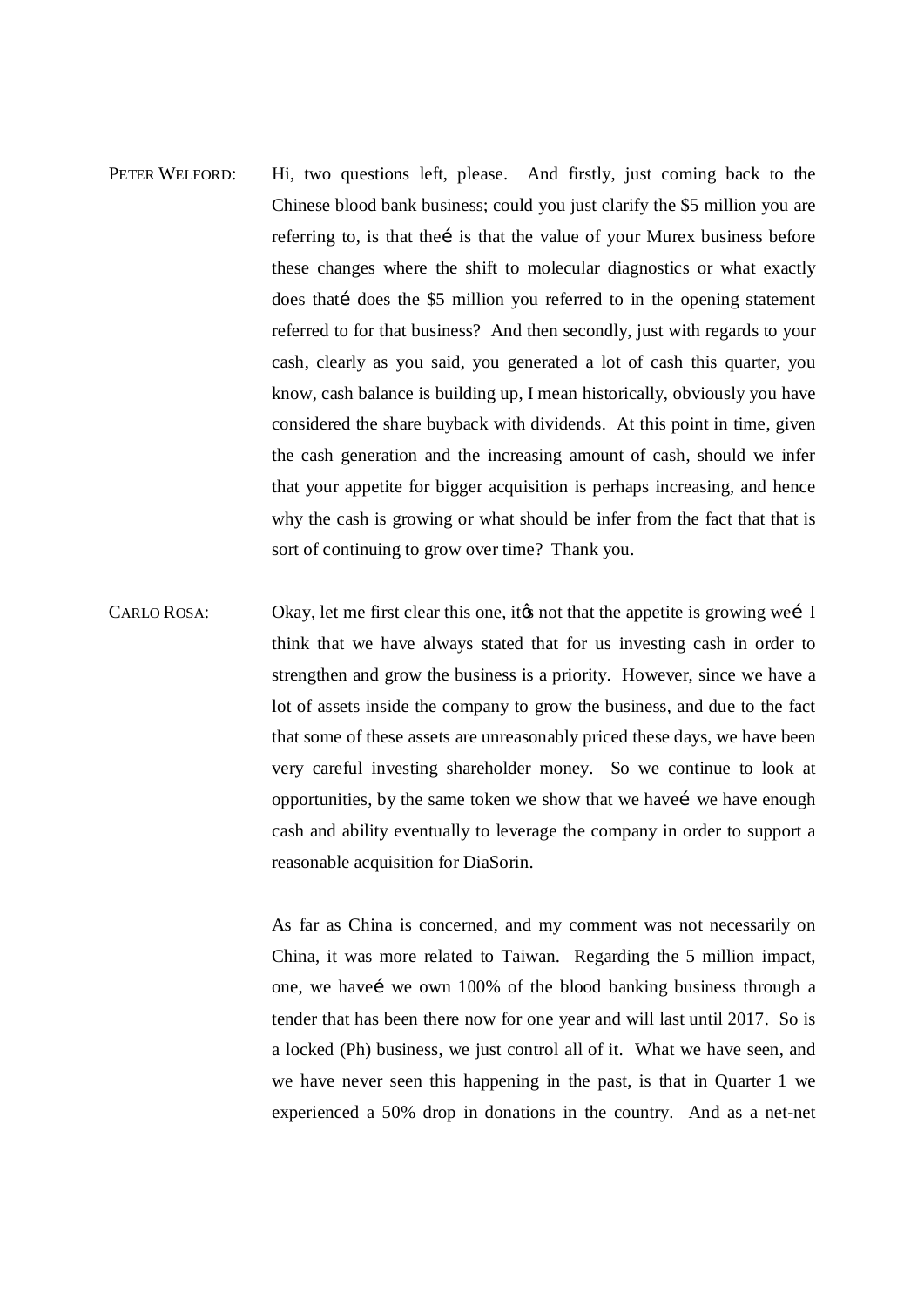result, we have lost some business in Q1 which because of the size is fairly significant for us. However, we expect it to recover going forward, so there is nothing structural.

As far as, China and blood bank is concerned, when we bought Murex from Abbott, we clearly bought the vast majority of the business was split between China and Brazil and was mainly a blood banking business, we have been holding onto that business until because [indiscernible] in essence in China is not available for blood banking. Until, however, more recently, in certain provinces there has been a shift because of budget allocation from immunoassay to molecular diagnostic. And as a consequence of that, the use of foreign kits for immunoassay has been let me say has been affected, because two technologies are used usually and molecular test coming from a foreign company associated with an immunoassay made by a local provider, that has been hitting us last yeari starting from last year, and it carries through in 2014. Soi but it is an effect that again, we have disclosed before and we dongt expect to become more severe than what already happened.

- PETER WELFORD: That great. Thank you.
- CARLO ROSA: Thank you.

OPERATOR: The next question is from Scott Bardo of Berenberg Bank. Please go ahead.

SCOTT BARDO: Yes, thanks very much for taking my question. First question just you  $\phi$ talked a lot about geographic mix as sort of widely or impacting on the margin. And I just wondered if you could help us understand a little bit more the product mix component because it appears certainly on our numbers a little bit that the instrumentation business was a little bit softer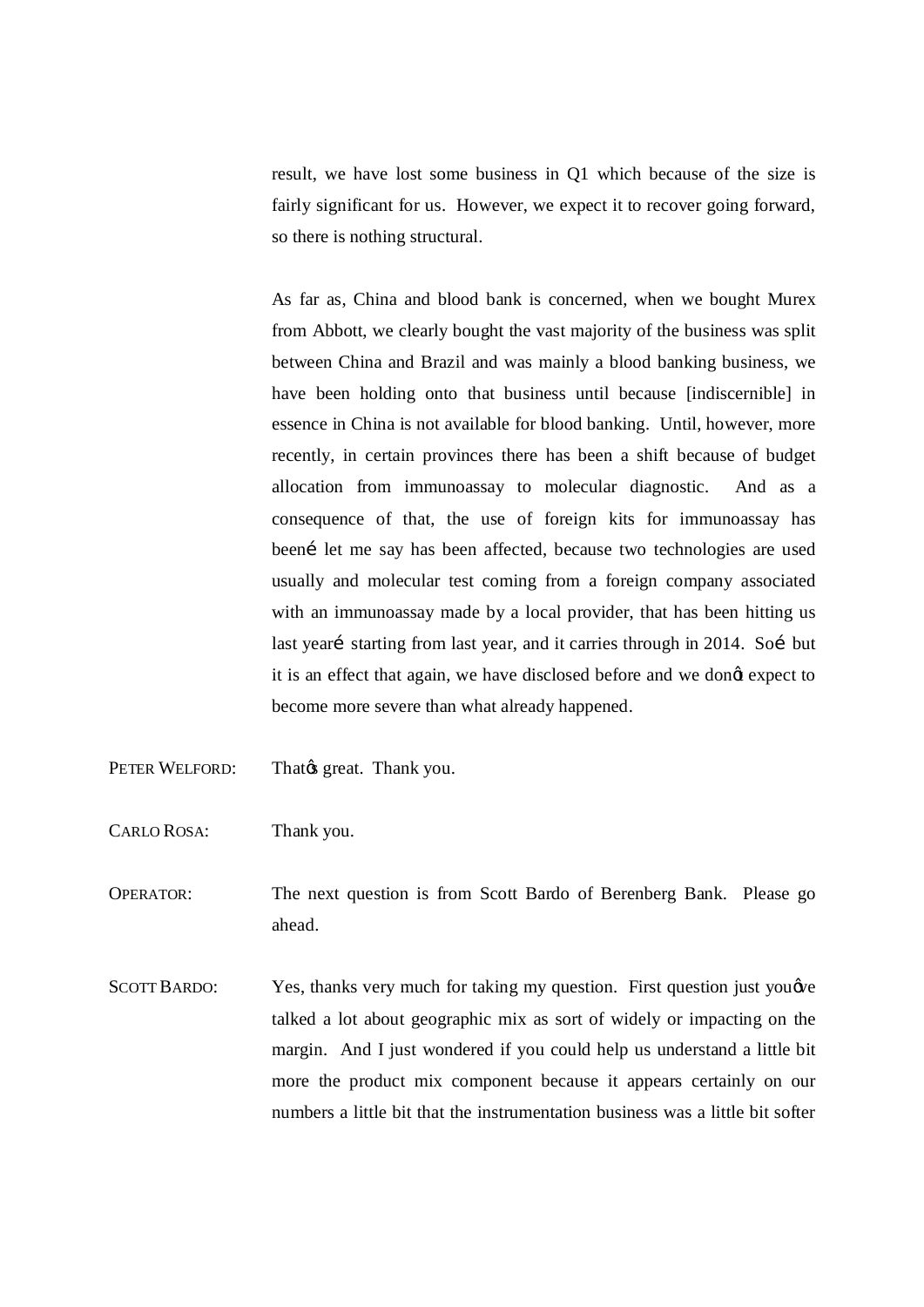and strong growth from the CLIA ex-Vitamin D business. So we would have thought that the growth margin mix if you like would have been a bit better for that product mix component, but it still seems that a lot of that has been eaten away geographically. I guess, the nature of the question is, your guidance, I think for the full year assumes then that margins are going to pickup a little bit to meet an overall flattish margin year-on-year, given that you *we* contracted margins in a 280 bps or so in the first quarter. So can you help us understand, how that slight improvement in margin is going to progress over the coming nine months or what gives you confidence that  $\phi$  going to happen because clearly, there is still there still will be currency related challenges throughout the remainder of the year?

CARLO ROSA: Listen, I dongt think that we get into details of product margins or geographical margins. But let me just try to shed some color. As far as instruments, it is true that this quarter instruments has been revenues have been soft compared to last year, so it is compared to Q1 last year. However, this is purely an effect of a change in businessi in a business model that happened in Brazil, where in Brazil in certain part of the countries we were operating through distributors, and we were holding the CAPEX. So we were holding the instrument in our books, and so assuming all the risk. And last year we decided to change the business model again asking the distributor to take responsibility of the instruments and to buy the instrumenti the instrument base from us, and that has generated in Q1 and Q2 of last year a peak of revenues in instrumentation which were one-off and in fact did not repeat in Q3 and Q4. So instrument revenues have been softer. However, you are comparing apple to oranges in terms of mix of sales and profitability without getting into many details for breaking confidentiality rules with some of our distributors because in this quarter, we had sales of instrument especially to support the Murex business and very large tenders pretty much at no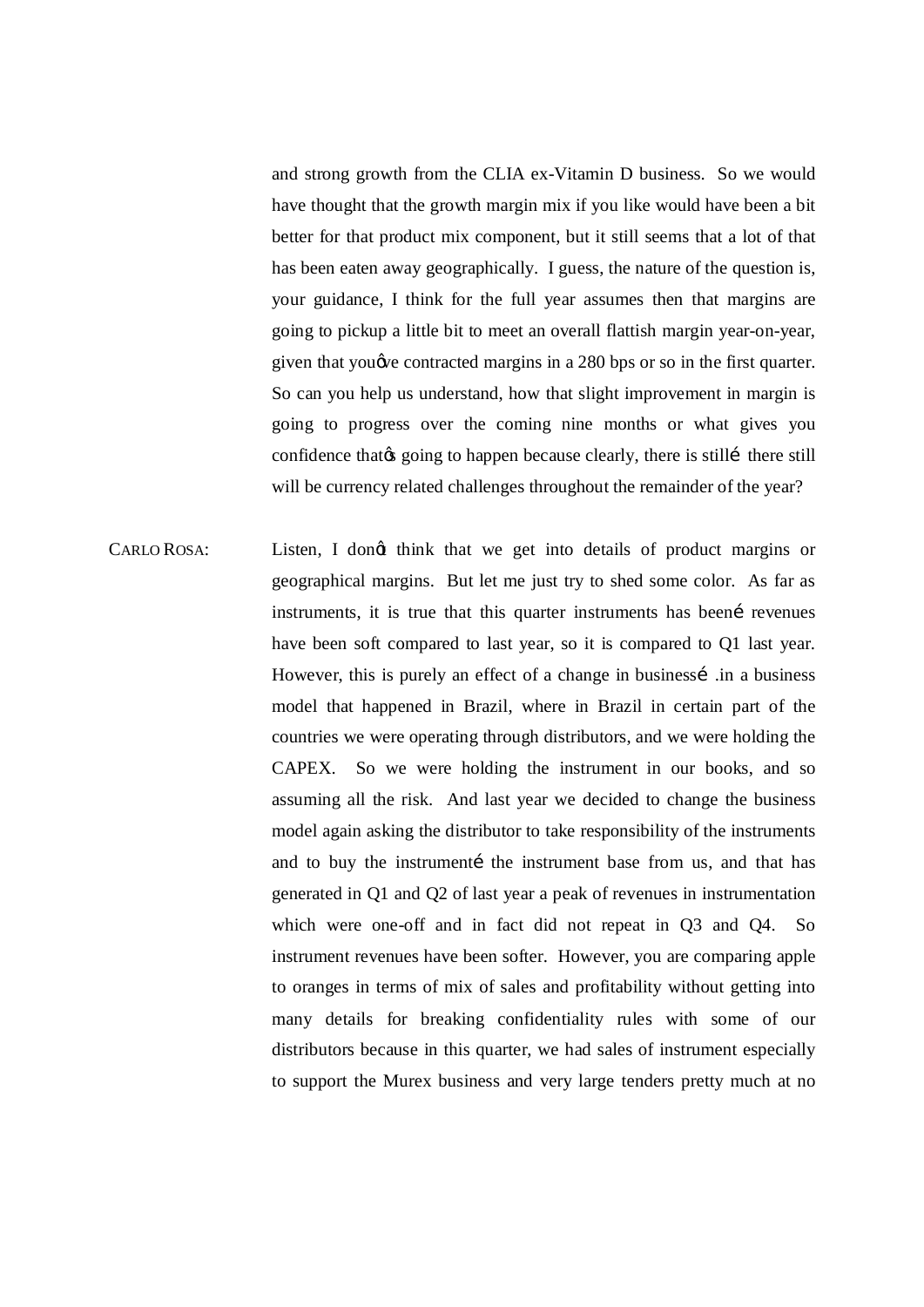margins. And that has hadí so you cannot just read the total revenue number for instrumentation. You also need to consider the mix.

As far as products are concerned, we keep making our statement that has been proven historically in the last few quarters, that from an initial hit on the Vitamin D and Vitamin D pricing, which, yes, it did affect in a limited way the profitability of our business. Now, consistently over the last few quarters, our immunoassay traditional franchise had shown a relatively flat EBITDA margins in the range of 38%, which we believe as said, is sustainable on average regarding this franchise. And the rest has been pretty much eaten (Ph) out, the difference being eaten out by efforts which were put into the molecular diagnostic business.

So this is as much as I can tell you moving forward, you know, that typically the Quarter 1 for us from a revenue point of view, that carry a lower weight compared to the other quarters because of seasons and because of Christmas, because of a lot of reasons that has to do with the way the business shapes up. And therefore, you are going to have the weight of revenues moving forward is going to be bigger, so its going to be a dilution, some dilution of the OPEX that we see now.

So I keep saying that I expect the business to deliver what we said its going to deliver. So a 3% growth in absolute values at the EBITDA level at constant exchange rate.

SCOTT BARDO: Very, very helpful. Thank you for that explanation. And just a last question on the instrumentation placements, I mean LIAISON XL placement seems to be growing, going great guns actually and tracking and even ahead of our expectations here. Can you help explain why you think the placements are going so well at the moment; is there any particular geographies or customer types that are important here? And just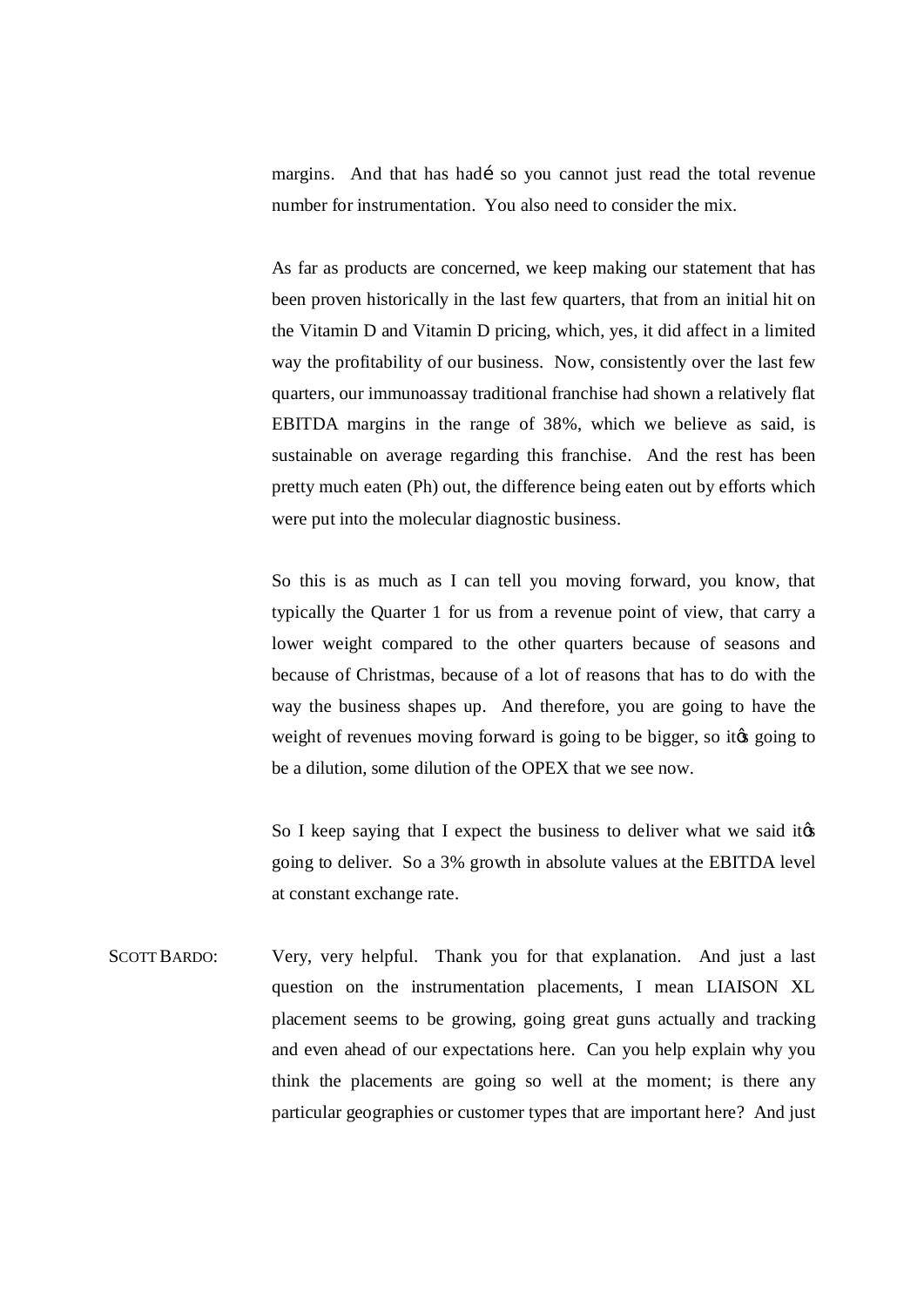given where we are with the pace of placements, I mean is there anything to make you get a little bit more structurally optimistic as to your annual rate? I mean we are 500 at the moment. Do you expect that you could surpass that or is this just again a bit of one-off quarterly phase?

CARLO ROSA: Listen, as I think I did comment a few times in the past. I think that from in terms of instrument placement, nobody should get excited or should become all of a sudden pessimistic by numbers or placements in the quarter because it can really fluctuate a lot up or down depending on shipments, depending on tender assignments and so forth. So we keep saying that our plan is to install is to install around 500 systems worldwide. And we have been doing this now let me say historically, we we been tracking to that number which I know it is what DiaSorin can do today with current opportunities and the current organization.

> As far as geographies, our concern as you can see Europe is doing fantastic for us and fantastically compared to what other companies are reporting and what markets are doing. So as yout I think you can infer from that that we are expanding our LIAISON XL installed base in Europe significantly, which is good news, because it a very difficult market, but is also a profitable market. And therefore, we are getting business into a market which is a very positive contributor to us.

> As fari and then second I think is US, again you saw that we are developing our CLIA ex-Vitamin D business continuously in the US and that again is driven by the LIAISON XL placements in that geography. And last but not least, is China, because notwithstanding the results in Q1, and again, I believe there is nothing to do with the Chinese business, with the way the Chinese business goes. In China, we started to launch the LIAISON XL; we foresee over 50 placements this year. And again, the LIAISON XL as the LIAISON did before is a platform that suits very well